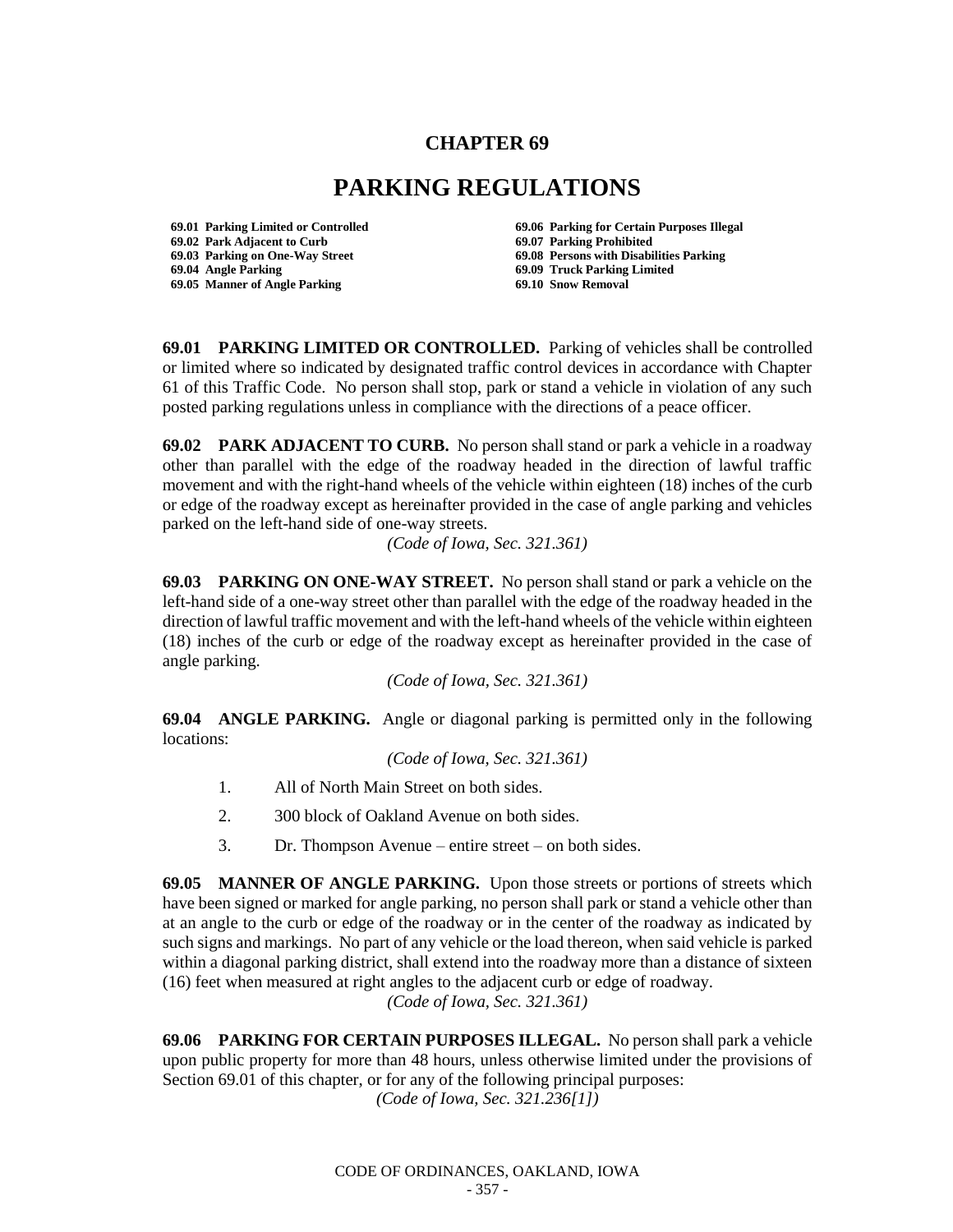1. Sale. Displaying such vehicle for sale.

2. Repairing. For lubricating, repairing or for commercial washing of such vehicle except such repairs as are necessitated by an emergency.

3. Advertising. Displaying advertising.

4. Merchandise Sales. Selling merchandise from such vehicle except in a duly established market place or when so authorized or licensed under the Code of Ordinances.

**69.07 PARKING PROHIBITED.** No one shall stop, stand or park a vehicle except when necessary to avoid conflict with other traffic or in compliance with the directions of a peace officer or traffic control device, in any of the following places:

- 1. Crosswalk. On a crosswalk. *(Code of Iowa, Sec. 321.358[5])*
- 2. Center Parkway. On the center parkway or dividing area of any divided street. *(Code of Iowa, Sec. 321.236[1])*

3. Mailboxes. Within twenty (20) feet on either side of a mailbox which is so placed and so equipped as to permit the depositing of mail from vehicles on the roadway.

*(Code of Iowa, Sec. 321.236[1])*

4. Sidewalks. On or across a sidewalk. *(Code of Iowa, Sec. 321.358[1])*

5. Driveway. In front of a public or private driveway. *(Code of Iowa, Sec. 321.358[2])*

6. Intersection. Within an intersection or within ten (10) feet of an intersection of any street or alley.

*(Code of Iowa, Sec. 321.358[3])*

7. Fire Hydrant. Within five (5) feet of a fire hydrant. *(Code of Iowa, Sec. 321.358[4])*

8. Stop Sign or Signal. Within ten (10) feet upon the approach to any flashing beacon, stop or yield sign, or traffic control signal located at the side of a roadway. *(Code of Iowa, Sec. 321.358[6])*

9. Railroad Crossing. Within fifty (50) feet of the nearest rail of a railroad crossing, except when parked parallel with such rail and not exhibiting a red light. *(Code of Iowa, Sec. 321.358[8])*

10. Fire Station. Within twenty (20) feet of the driveway entrance to any fire station and on the side of a street opposite the entrance to any fire station within seventyfive (75) feet of said entrance when properly sign posted.

*(Code of Iowa, Sec. 321.358[9])*

11. Excavations. Alongside or opposite any street excavation or obstruction when such stopping, standing or parking would obstruct traffic.

*(Code of Iowa, Sec. 321.358[10])*

12. Double Parking. On the roadway side of any vehicle stopped or parked at the edge or curb of a street.

*(Code of Iowa, Sec. 321.358[11])*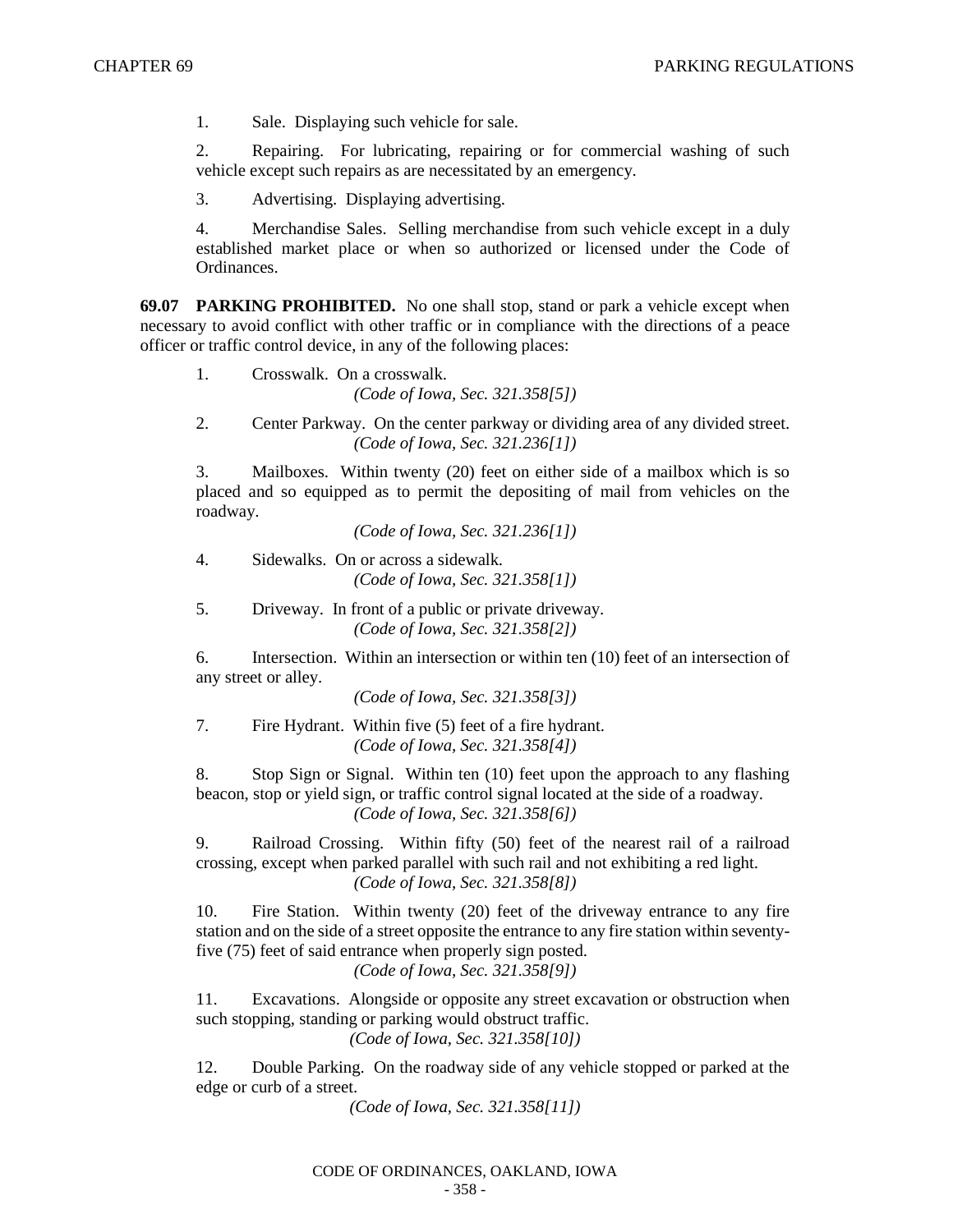13. Hazardous Locations. When, because of restricted visibility or when standing or parked vehicles would constitute a hazard to moving traffic, or when other traffic conditions require, the Council may cause curbs to be painted with a yellow color and erect no parking or standing signs.

*(Code of Iowa, Sec. 321.358[13])*

14. Churches, Nursing Homes and Other Buildings. A space of fifty (50) feet is hereby reserved at the side of the street in front of any theatre, auditorium, hotel having more than twenty-five (25) sleeping rooms, hospital, nursing home, taxicab stand, bus depot, church, or other building where large assemblages of people are being held, within which space, when clearly marked as such, no motor vehicle shall be left standing, parked or stopped except in taking on or discharging passengers or freight, and then only for such length of time as is necessary for such purpose.

*(Code of Iowa, Sec. 321.360)*

15. Alleys. No person shall park a vehicle within an alley in such a manner or under such conditions as to leave available less than ten (10) feet of the width of the roadway for the free movement of vehicular traffic, and no person shall stop, stand or park a vehicle within an alley in such a position as to block the driveway entrance to any abutting property. The provisions of this subsection shall not apply to a vehicle parked in any alley which is eighteen (18) feet wide or less; provided said vehicle is parked to deliver goods or services.

*(Code of Iowa, Sec. 321.236[1])*

16. Ramps. In front of a curb cut or ramp which is located on public or private property in a manner which blocks access to the curb cut or ramp.

*(Code of Iowa, Sec. 321.358[15])*

17. Area Between Lot Line and Curb Line. That area of the public way not covered by sidewalk and lying between the lot line and the curb line, where curbing has been installed.

18. In More Than One Space. In any designated parking space so that any part of the vehicle occupies more than one such space or protrudes beyond the markings designating such space.

**69.08 PERSONS WITH DISABILITIES PARKING.** The following regulations shall apply to the establishment and use of persons with disabilities parking spaces:

1. Establishment. Persons with disabilities parking spacesshall be established and designated in accordance with Chapter 321L of the *Code of Iowa* and Iowa Administrative Code, 661-18. No unauthorized person shall establish any on-street persons with disabilities parking space without first obtaining Council approval.

2. Improper Use. The following uses of a persons with disabilities parking space, located on either public or private property, constitute improper use of a persons with disabilities parking permit, which is a violation of this Code of Ordinances:

*(Code of Iowa, Sec. 321L.4[2])*

A. Use by an operator of a vehicle not displaying a persons with disabilities parking permit;

B. Use by an operator of a vehicle displaying a persons with disabilities parking permit but not being used by a person issued a permit or being transported in accordance with Section 321L.2[1b] of the *Code of Iowa*;